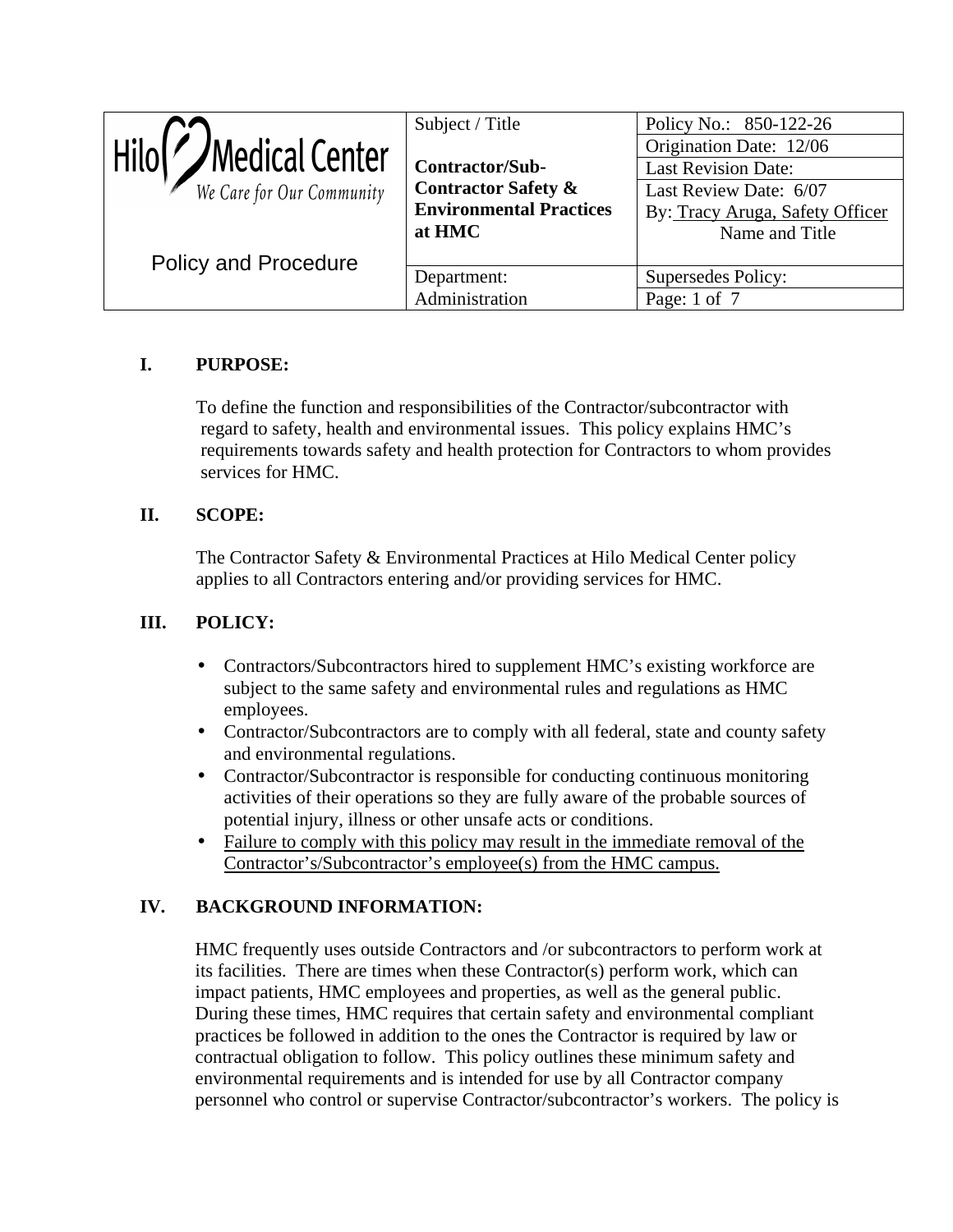| Subject: Contractor/Sub-Contractor Safety & Environmental Practices at<br><b>HMC</b> | Policy No.: 850-122-26     |
|--------------------------------------------------------------------------------------|----------------------------|
| Department: Administration                                                           | Page: $2 \text{ of } 7$    |
| Origination Date: 12/06                                                              | Reviewed: 6/07<br>Revised: |

 intended to supplement rather than replace applicable federal, state and county regulations.

## **V. RULES AND REGULATIONS:**

 Contractor shall comply with all applicable laws, ordinances, rules and regulations, including with limitation compliance with all regulations and training requirements applicable to safety, health and the environment. Contractor shall give required notices, shall procure and pay for all necessary municipal and governmental permits, unless provided by the company, licenses and inspections.

 It shall be the responsibility of the Contractor, or their designed representative, to inform its employees and all of its subcontractors of all applicable safety and environmental rules and regulations and to enforce same.

### **HMC reserves the right to have removed from a site any contractor whose personnel do not comply with safety and environmental rules and regulations.**

## **VI. FIRE SAFETY:**

 Besides complying with federal, state and local regulations, the Contractor is expected to follow the requirements stated in NFPA 241, Standard for Safeguarding Construction, Alteration, and Demolition Operations.

 The standard prescribes the minimum safeguards for construction, alteration and demolition operations in order to provide reasonably safety to life and property from fire during such operations.

#### **VII. PERSONAL PROTECTIVE EQUIPMENT – GENERAL REQUIREMENTS:**

 The Contractor is responsible for supplying personal protective equipment (PPE) to its employees and to ascertain that its personnel wear any protective equipment that is required by federal, state and county laws, and HMC rules and regulations. It is HMC's policy that PPE **shall not** be loaned to contractor personnel.

 The Contractor and its representatives are responsible for complying with all posted warning signs relating to PPE, on or at any of the HMC facilities.

#### **VIII. INFECTION CONTROL:**

 During construction and renovation projects, the primary concern is often fire prevention, with secondary emphasis on general safety and exposure to chemicals. Often overlooked is the issue of infection control (IC). Construction procedures that can heighten infection risk in healthcare environments include demolition using inadequate barriers and exterior wall removal.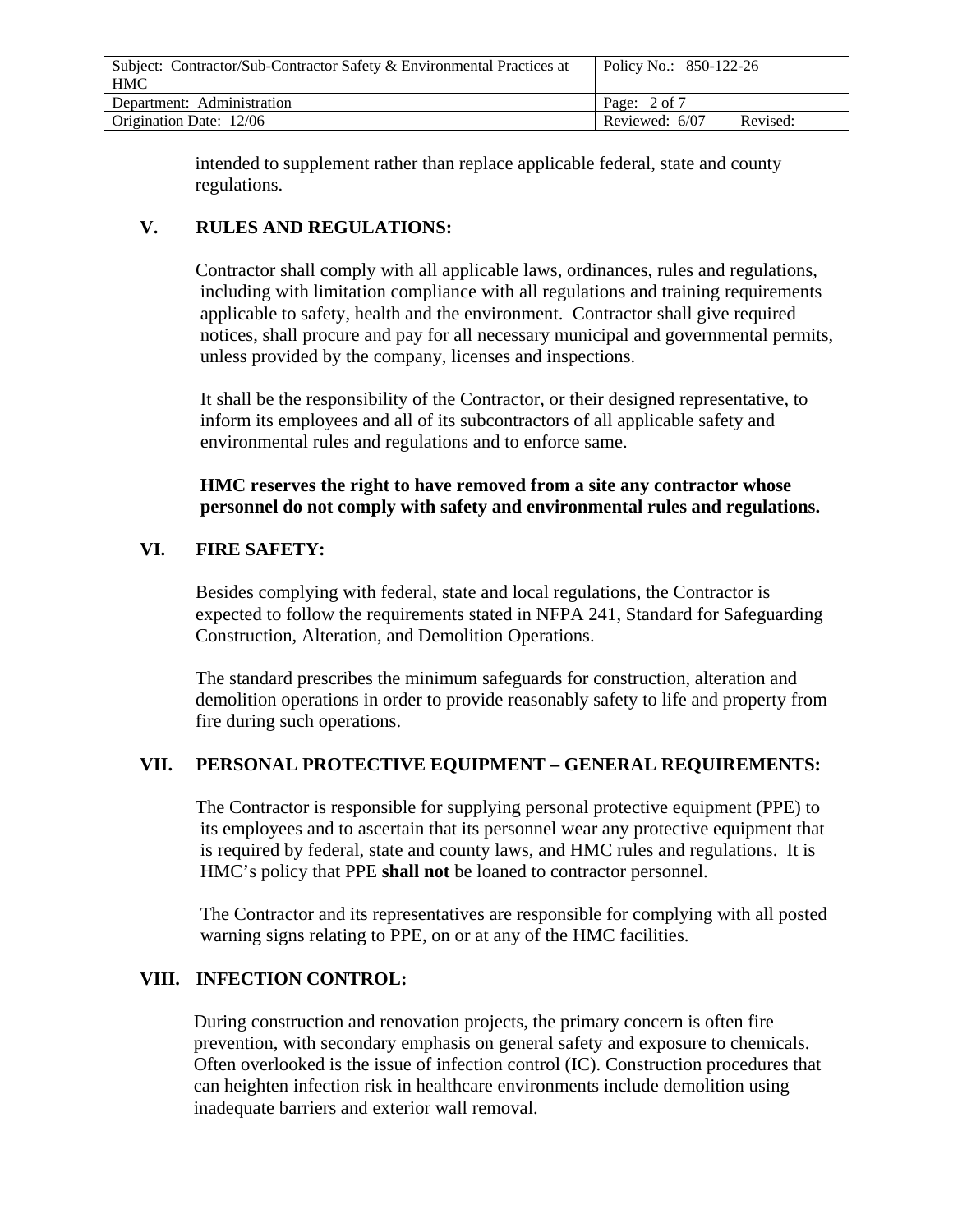| Subject: Contractor/Sub-Contractor Safety & Environmental Practices at<br><b>HMC</b> | Policy No.: 850-122-26     |
|--------------------------------------------------------------------------------------|----------------------------|
| Department: Administration                                                           | Page: $3 \text{ of } 7$    |
| Origination Date: 12/06                                                              | Reviewed: 6/07<br>Revised: |

 Hilo Medical Center created a policy to protect the welfare of patients susceptible to these types of environments. The Contractor is expected to abide by the procedures contained in the HMC Construction and Renovation policy, #800-125-30. A copy of this policy will be provided to the contractor prior to the start of the project.

#### **IX. HAZARDOUS WASTE MANAGEMENT:**

 The Contractor must provide a list of actual and potential hazardous waste(s) to be generated during a project to the Safety Officer. Hazardous waste generated by a Contractor as part of its work is the responsibility of the Contractor. Contractors must ensure that their hazardous waste is properly identified, stored, transported and disposed of in accordance with all applicable local, state and federal laws. Contractor employees must be trained to handle hazardous waste safely and in compliance with all applicable local, state and federal laws. For projects where temporary on-site storage is necessary, the Contractor must ensure at a minimum, proper labeling of containers and tanks, adequate secondary containment, segregation of incompatible materials and documentation of weekly inspections of these storage areas. Contractors must maintain an emergency plan and spill equipment to address, spills, fires, etc. In addition, all hazardous waste containers shall be constructed of a material that is compatible with the waste and kept securely closed at all times. The Contractor is responsible for completing all disposal documents, which may include but not limited to, waste profiles, waste analytical samples and hazardous waste manifests. Copies of these documents will be provided to the HMC Safety Officer at the end of the project for inclusion in HMC's project file.

 In the event a Contractor encounters previously unidentified material that is reasonably believed to be radioactive, volatile, corrosive, flammable, explosive, biological, infectious, toxic, hazardous, asbestos containing, or oil based, the Contractor shall immediately stop work in the affected area and report the condition to the Safety Officer. At no time shall such material be disposed of in dumpsters, drains, pipes or any other waste container. The Contractor agrees to cooperate with the Safety Officer and consultants engaged by the hospital to perform services with respect to the analysis, detection, removal, containment, treatment, and disposal of such regulated material.

 At no time shall hazardous materials be transported via private roads at Hilo Medical Center in a manner that could result in an unsafe condition for personnel or the environment. All transportation of hazardous materials while on HMC property shall be conducted in accordance with USDOT Hazardous Materials Regulations for proper packaging, marking/labeling, handling, documentation, etc. Contractors must ensure, in accordance with USDOT regulations, that proper shipping papers accompany shipments of hazardous materials and that a 24-hour emergency contact is available to address transportation related emergencies.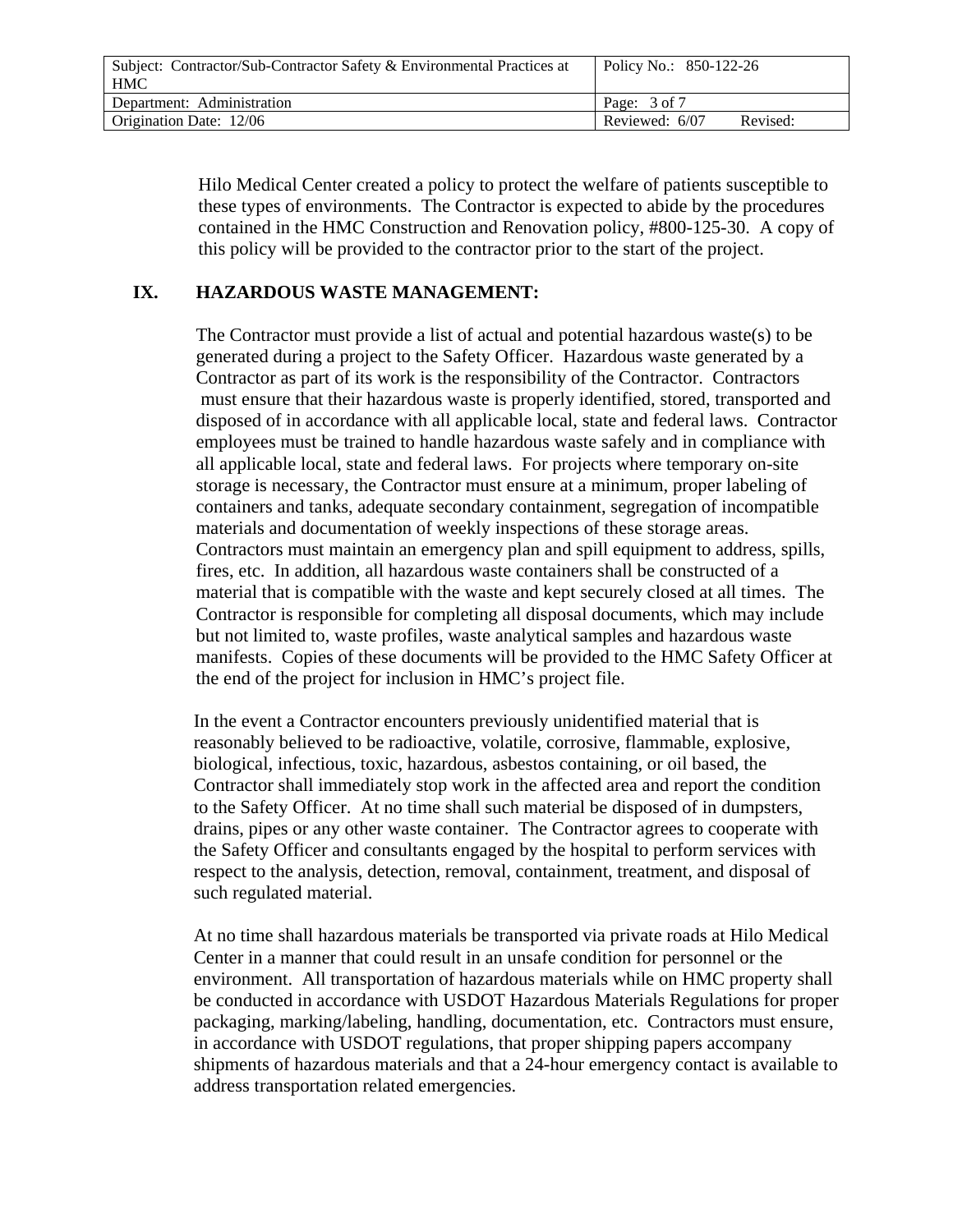| Subject: Contractor/Sub-Contractor Safety & Environmental Practices at<br><b>HMC</b> | Policy No.: 850-122-26     |
|--------------------------------------------------------------------------------------|----------------------------|
| Department: Administration                                                           | Page: 4 of 7               |
| Origination Date: 12/06                                                              | Reviewed: 6/07<br>Revised: |

## **X. HAZARDOUS MATERIALS:**

 It is the Contractor's responsibility to develop, implement and maintain their own Hazard Communication Plan that complies with 29 CFR 1910.1200. The Contractor shall submit an inventory of all hazardous chemicals that are brought on-site with accompanying Material Safety Data Sheets to the HMC Safety Officer. The Contractor shall also ensure that all containers that are brought on-site for storage of hazardous chemicals are labeled and inspected in accordance with all applicable regulations. The Contractor shall remove all hazardous chemicals that it brings on site when work involving a specific hazardous chemical is complete.

The Contractor shall ensure its workers:

- Do not handle or use hazardous materials without training.
- Do not use solvents; paints, similar flammable, toxic, or irritating materials may be used in areas occupied by patients, visitors or employees unless specifically approved in writing by the Safety Officer.
- Maintain adequate ventilation when paints or solvents are used.
- Use flammable solvents and materials with extreme caution.
- Store flammable materials in approved flammable storage cabinets if inside buildings.

 Based on the inventory of oil and hazardous chemicals that will be brought on-site, the Contractor shall have readily available equipment (e.g., absorbent pads and booms, secondary containment equipment) that is suitable and sufficient to control a potential spill/release. The Contractor is responsible for identifying conveyances to the environment (e.g., storm drains, floor drains) and adequately minimizing spill potential to these areas.

 The Contractor is responsible for the proper storage of all flammable and combustible materials that are brought and/or stored on-site to complete the work of this contract. Such storage may require the use of safety containers, safety cabinets, and/or secondary containment. The Contractor shall ensure that any incompatible chemicals are safely segregated. The Contractor must use appropriate protective procedures such as double containments, inspections, employee training, overflow protection, and other measures as part of activities involving the use, storage, or handling of petroleum products or hazardous materials on Hilo Medical Center's campus.

 The Contractor shall not use any insecticide products on the hospital's property unless such activities are part of your contracted work and you are specifically trained and licensed to do so. If a Contractor or his/her employees see evidence of cockroaches, mice, ants, or other pests during the course of their work, they must notify the Safety Officer immediately. Contractors must ensure that they perform on-site operations in a manner that optimizes the potential for pest infestation including, but not limited to,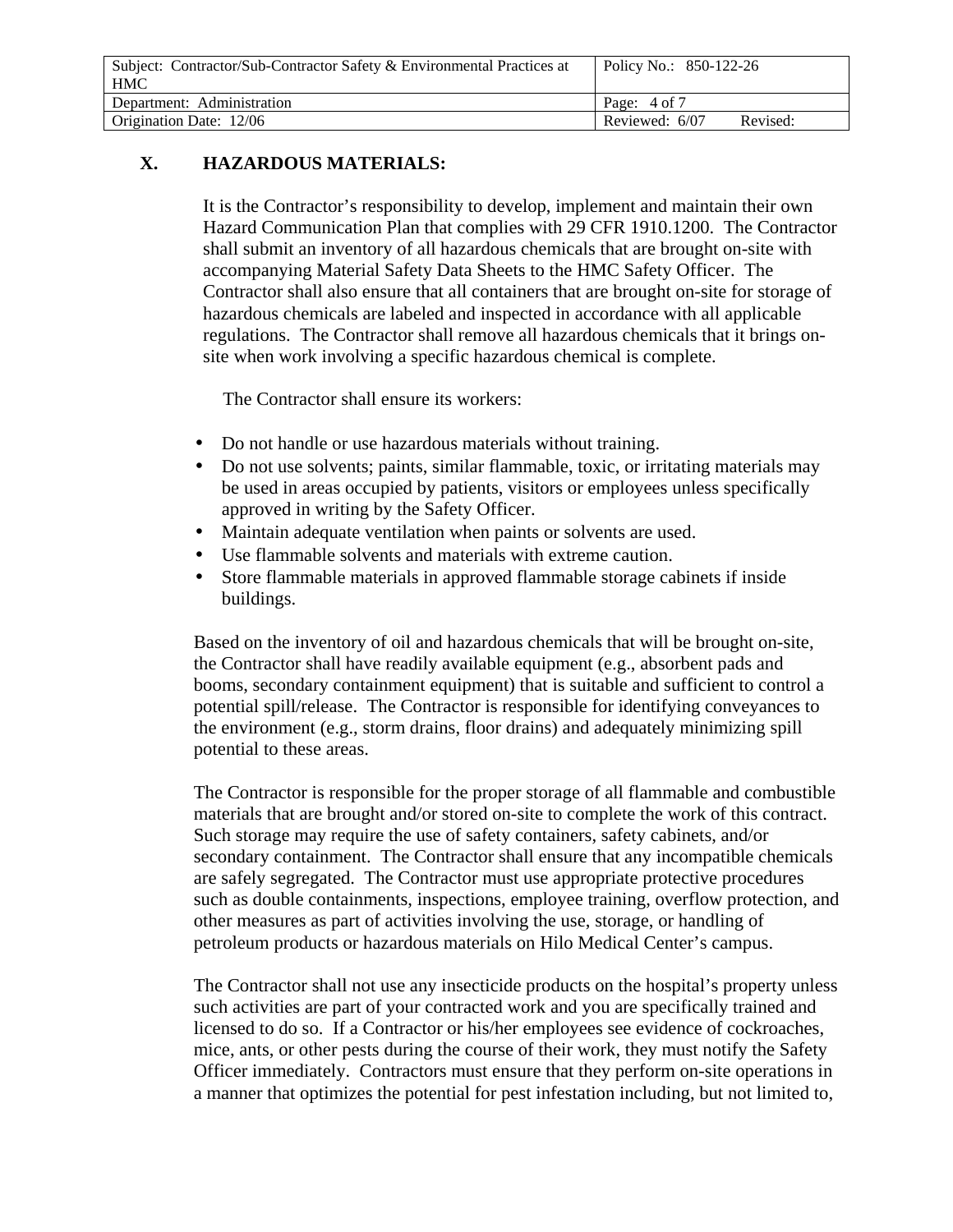| Subject: Contractor/Sub-Contractor Safety & Environmental Practices at<br><b>HMC</b> | Policy No.: 850-122-26     |
|--------------------------------------------------------------------------------------|----------------------------|
| Department: Administration                                                           | Page: 5 of 7               |
| Origination Date: 12/06                                                              | Reviewed: 6/07<br>Revised: |

 maintaining housekeeping on project site, utilizing rodent proof trash receptacles, and securing door/window/wall penetrations and other access points.

#### **XI. BIOLOGICAL/CHEMICAL/RADIOLOGICAL HAZARDS:**

 Several Hilo Medical Center departments involve the use of biological, chemical or radioactive material that can be hazardous to HMC's patients, visitors and staff if not handled properly. Areas where work with biological, chemical or radioactive materials is being performed will be marked or identified with appropriate signage. Do not enter these areas and do not handle these hazardous materials unless it is part of your contracted work and you are specifically trained to do so.

## **XII. ASBESTOS CONTAINING MATERIALS:**

 Hilo Medical Center will have determined, before work is begun, the presence, location and quantity of asbestos-containing or potentially asbestos containing materials (ACM) that would specifically impacted by the work of your contract. A specific audit report will be provided to you for these areas in question. The Contractor shall not disturb, damage or otherwise handle any suspect asbestos containing materials unless such activities are part of your contracted work and you are specifically trained to do so. Asbestos abatement contractors shall coordinate with the Safety Officer and the HMC Maintenance department for specific requirements for asbestos abatement work. The Contractor must provide copies of all appropriate licenses/permits and certifications prior to commencing work.

 If it is part of the Contractor's work, stripping of floor finishes shall be done using low abrasion pads at speeds lower than 300 rpm and wet method shall be used. The Contractor shall take care not to over strip floors and shall stop stripping immediately upon removal of the old surface coat. Sanding of flooring material is strictly prohibited unless it is part of your contracted work and you are specifically trained to do so.

# **XIII. LOCKOUT/TAGOUT:**

 Hilo Medical Center protects its patients, visitors and employees in part by complying with 29 CFR 1910.147 – Control of Hazardous Energy Sources. As part of HMC's Lockout/Tagout program, standard locks and tags are used to control the start-up of equipment that is being serviced or maintained by its employees. At no time shall the Contractor or its employees override any locks or tags that they encounter during the performance of its work.

 The Contractor is responsible for developing, implementing and maintaining his/her own Lockout/Tagout program in accordance with OSHA regulations as it applies to the work of their contract. The Contactor will maintain a log of all machines and equipment that are locked out and/or tagged out during the performance of the work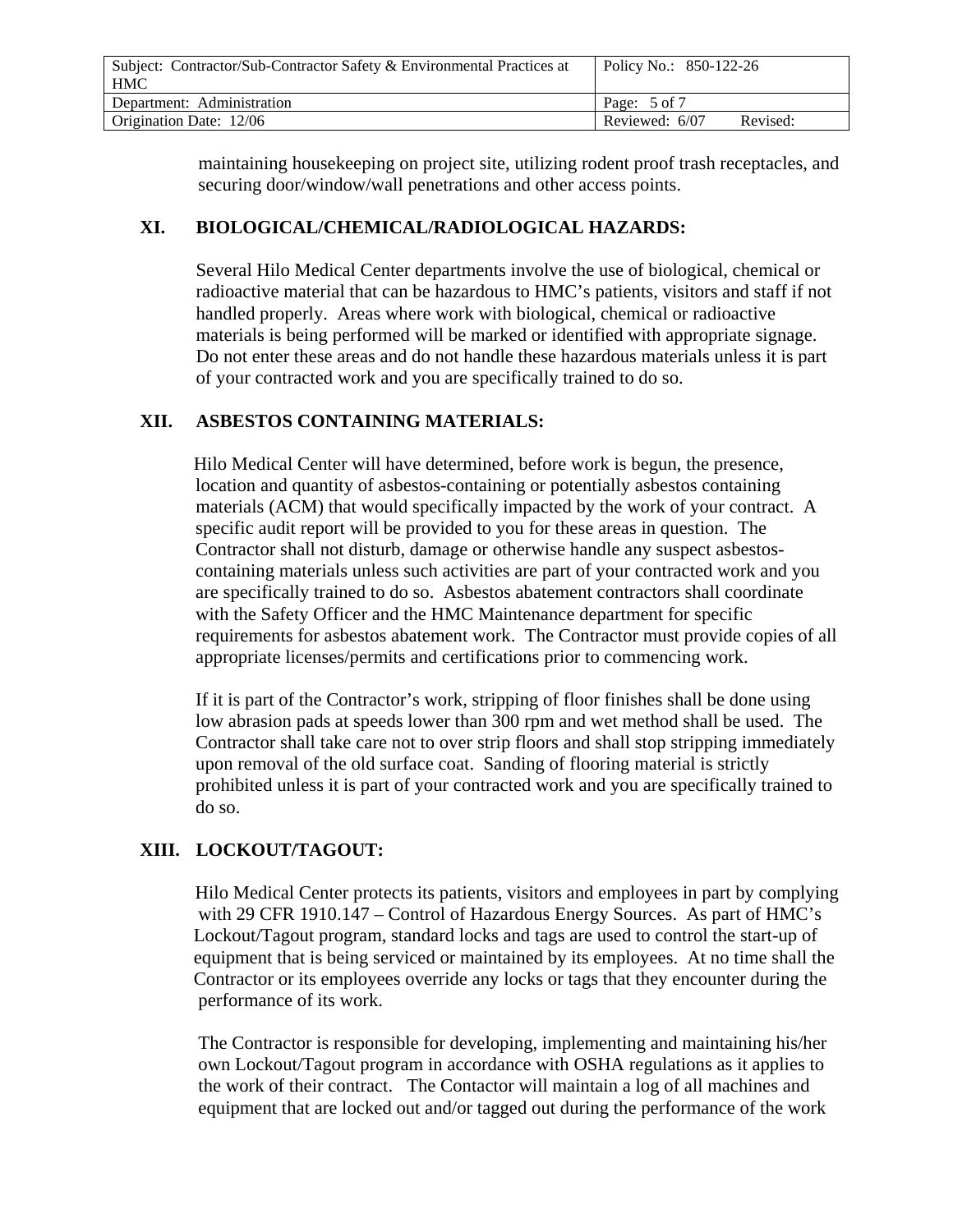| Subject: Contractor/Sub-Contractor Safety & Environmental Practices at<br><b>HMC</b> | Policy No.: 850-122-26     |
|--------------------------------------------------------------------------------------|----------------------------|
| Department: Administration                                                           | Page: 6 of 7               |
| Origination Date: 12/06                                                              | Reviewed: 6/07<br>Revised: |

 of this contract. This log shall identify the equipment that was worked on, the date that work was performed, and the name of the individual performing the work. The Contractor will submit this log to the Safety Officer upon request.

# **XIV. FALL PROTECTION:**

Contractors are responsible for complying with 29 CFR 1926, Subpart M – Fall Protection, as it applies to their work on the hospital's campus. Responsibilities include, but are not limited to:

- Provide Contractor employees with personal fall protection equipment or other hazard control measures listed within the fall protection standard and ensure their proper usage.
- Maintain guardrails, mid rails, and toe boards located in the hospital's buildings or property unless removal is approved as part of the work.
- Cover all open holes, skylights, trenches, or excavations into which HMC's patients, visitors or employees may fall and /or have guardrails installed around them.
- Ensure Contractor personnel are trained in accordance with the requirements listed in 29 CFR Subpart M.
- Ensure falling hazards are thoroughly communicated to Contractor employees and subcontractors.

# **XV. COMPRESSED GAS CYLINDERS:**

 Compressed gases can pose a sever hazard to HMC's patients, visitors and employees, neighbors and property. Therefore, Contractors must take the following measures for the protection of others:

- Valve protection caps must be in place when compressed gas cylinders are transported, moved or stored.
- Close cylinder valves and replace valve covers when work is completed and when cylinders are empty or moved.
- Secure compressed gas cylinders in an upright position in a welding cart or to a solid object, securing chains or straps.
- Keep cylinders at a safe distance or shielding from welding or cutting operations. Do not place cylinders where they can contact an electrical circuit.
- Keep oxygen and flammable gas regulators in proper working order and a wrench in position on the acetylene valve when in use. If not manifolded together, separate oxygen and flammable gas cylinder by 20 feet.
- If a leak develops in a cylinder and it cannot be immediately corrected, move cylinder to a safe location outside the building.
- Use only approved spark igniters to light torches.